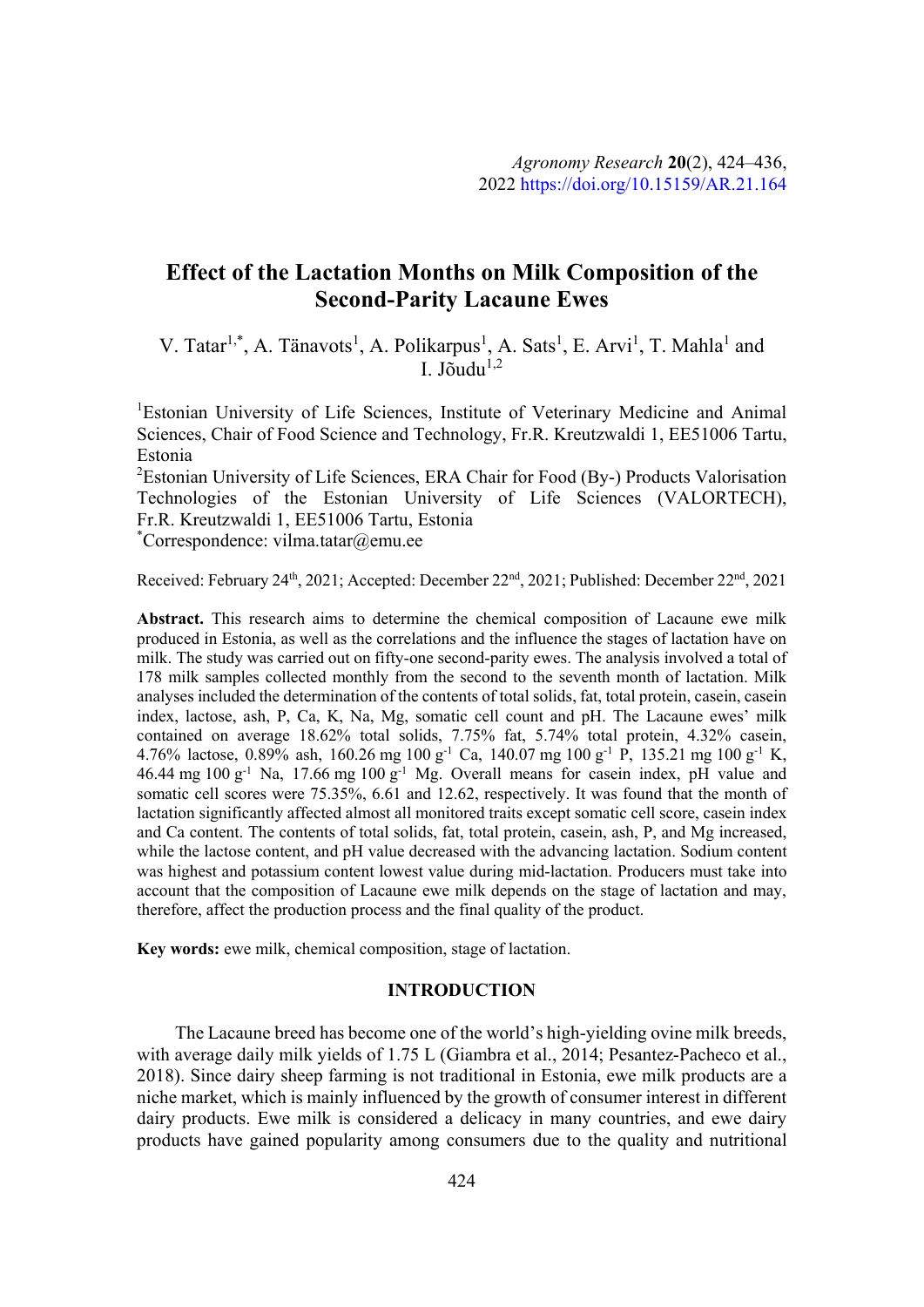value of the products (Balthazar et al., 2017). Compared to the milk of other domestic mammals, high nutritional value of ewe milk is contributed to the higher concentrations of proteins, fats, vitamins, and minerals (Park et al., 2007; Barłowska et al., 2011; Balthazar et al., 2017). Ewe milk is mainly processed into traditional fine cheeses for gourmet and export markets, as well as yoghurt and ricotta (Milani & Wendorff, 2011; Pulina et al., 2017). The high levels of protein, fat, and calcium are important in cheese-making (Moatsou et al., 2004). The same reasons make ewe milk very suitable for yoghurt making. Ewe milk yoghurt possesses high gel strength and minimal syneresis, it can be produced without the need for added milk solids or stabilizers (Milani & Wendorff, 2011).

The composition of ewe milk is mainly influenced by breed, nutrition, environment and stage of lactation (Pulina et al., 2005; Park et al., 2007; Komprej et al., 2012; Inostroza et al., 2020). The stage of lactation has a significant effect on daily milk yield, pH value, somatic cell count and the content of total solids, fat, protein, casein, lactose, Ca and P (Kuchtík et al., 2017). However, studies have shown mixed results in examining the relationship between milk composition and lactation progression. There is no information on the composition and properties of ewe milk produced in Estonia. The wider purpose of this pilot study was to give an overview of the composition of Lacaune ewes' milk produced in local conditions to encourage potential farmers to take up dairy sheep farming.

The composition and the physico-chemical properties of milk vary depending on production conditions and the individual characteristics of particular animals. Fluctuations in the composition and quality of milk are also reflected in the quality of products. This research aims to identify changes in the composition and properties of milk during the lactation period in Estonia. The outcome of this work would benefit the production and valorisation efficiency of ewe milk.

## **MATERIALS AND METHODS**

#### **Animals**

The Lacaune dairy sheep breed was introduced in Estonia in 2017, when 84 purebred Lacaune Lait sheep were imported from France. A semi-intensive system was implemented on the family-operated farm (with year-round free-range housing in modern buildings and seasonal milk production). During the sample collecting period, all ewes were kept in one flock under identical conditions under permanent veterinary supervision. The ewes did not show any signs of serious health issues, although some minor health issues were observed during the sample period and it was necessary to exclude some ewes from the study and include others from the same study group.

Lambing took place from January to March 2019. During the lactation, the ration was constant, ewes were fed twice a day with 1.1 kg of concentrate per day and *ad libitum* first cut mixed hay. The quantity and composition of the ration fed to the animals was the same throughout the sampling period. The concentrate contained 62.5% of full grain oat, 35.7% of rape seed cake, and 1.8% of vitamins and minerals. The DM content of the feed was  $88\%$ , that of crude protein  $15\%$  and  $10.92 \text{ MJ kg}^{-1}$  of metabolizable energy (ME). Hay contained 85% of dry matter, 10% of crude protein and 4.5% of minerals.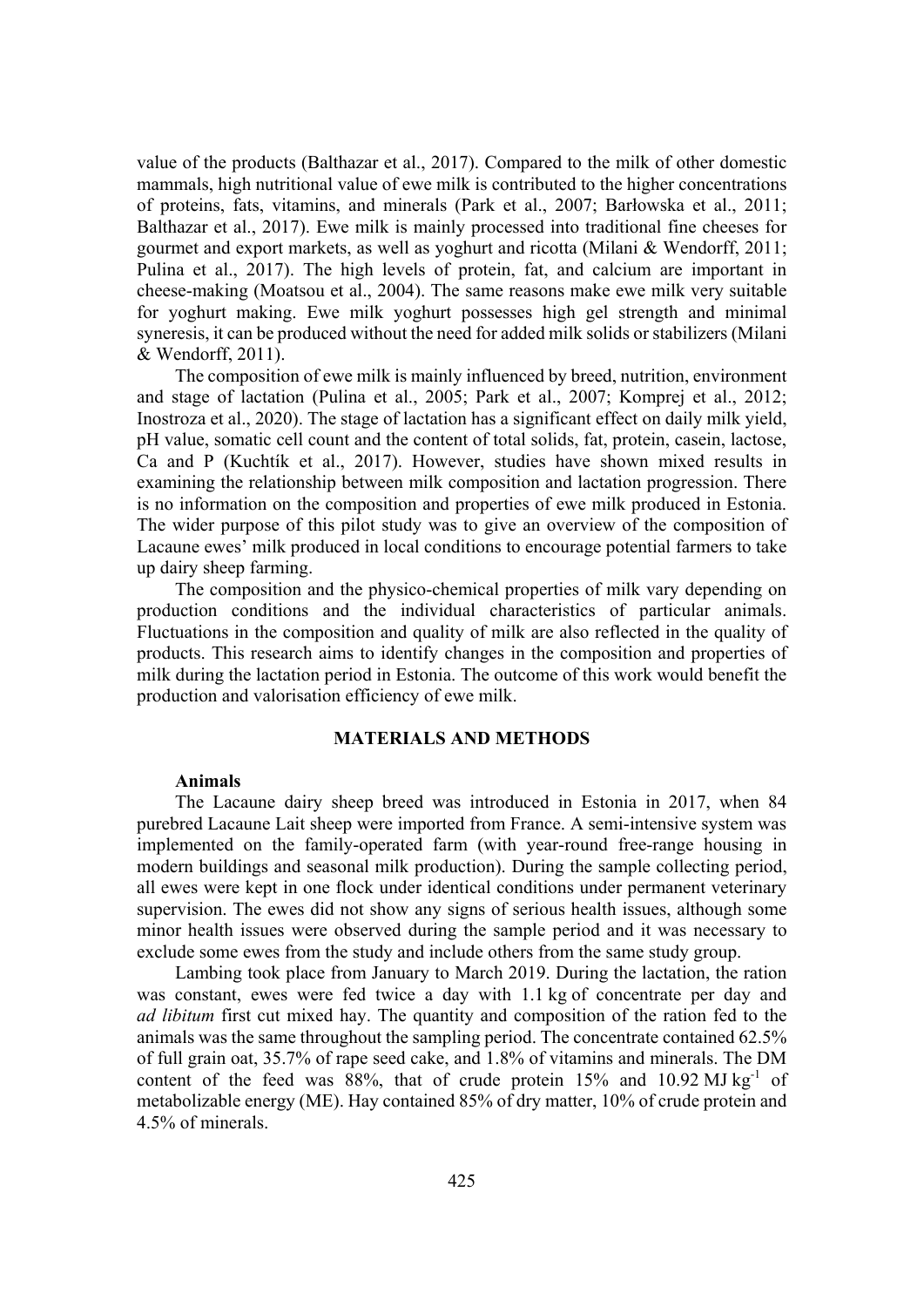Ewes were milked twice a day at 7:00 and 17:00 using a Panazoo  $1\times12$  parallel milking parlour (-39 kPa; 180 pulsation min<sup>-1</sup>). Average milk yield was 1.8 kg per day in the first half of lactation and 0.8 kg per day in the second half of lactation, measured at the bulk milk tank. Most of the lactating ewes dried off at the end of August.

### **Milk sampling**

Fifty one second-parity Lacaune Lait ewes, which were divided into two  $25-26$ ewes groups based on lambing time, participated in the study. Milk samples were collected monthly from 15 ewes within the group, from 30 ewes in total. Milk sampling started from 30 days postpartum and then monthly during the lactation period (from February to August). Milk samples were collected only at the morning milking. The total number of samples collected was 178. Individual milk samples (volume at least 250 mL) were immediately transported to the laboratory in a cooler at 4 °C. Milk sub-samples to determine fat, total protein (TP), lactose contents and somatic cell count (SCC) were preserved with Broad Spectrum Microtabs® II (Bronopol < 44%, Natamycin < 2%). Milk sub-samples for the determination of total solids (TS), casein, ash, Ca, P, K, Na and Mg contents were frozen at  $-20$  °C using 15 and 50 mL polypropylene centrifuge tubs.

#### **Compositional analysis**

Milk fat (%), TP (%), lactose (%) and SCC ( $\times$ 10<sup>3</sup> mL<sup>-1</sup>) were estimated in the Milk Analysis Laboratory of the Estonian Livestock Performance Recording Ltd with Analysers (CombiFOSS, Denmark) using the international standard IDF 141; EVS-EN ISO 13366-2 and work package PL-PR-2.

TS, casein, ash and pH were estimated in the Laboratory of the Chair of Food Science and Technology of the Estonian University of Life Sciences. TS (%) content was determined gravimetrically by oven drying at 102°C to constant weight according to the standard ISO 6731:2010. Casein (%) content was analysed by the Kjeldahl method (ISO 17997-2:2004/IDF 29-2:2004) using the wet ashing device Digestor<sup>TM</sup> 2508 and analyser Kjeltec<sup>TM</sup> 2300 (FOSS, Denmark). Ash (%) content was determined gravimetrically by incineration in a muffle furnace at 550°C (AOAC 945.46). Contents of calcium (Ca, mg 100  $g^{-1}$ ), potassium (K, mg 100  $g^{-1}$ ), sodium (Na, mg 100  $g^{-1}$ ) and magnesium (Mg, mg  $100 \text{ g}^{-1}$ ) were measured according to the atomic absorption spectrometric method (ISO 8070/IDF 119:2007) by using the ContrAA® 700 device (Analytik Jena AG, Germany). The phosphorus  $(P, mg 100 g<sup>-1</sup>)$  content was determined according to the standard ISO 9874:2006/IDF 42:2006 using the spectrometer Specord® 250 Plus (Analytik Jena AG, Germany). Active acidity (pH) was measured with the  $pH$ -meter SevenCompact<sup>TM</sup> S210 equipped with the electrode InLab<sup>®</sup> Expert Pro (Mettler Toledo, U.S.A).

The casein index was calculated according to the following formula (Buccioni et al., 2015):

Casein index 
$$
\% = \left(\frac{Total \text{ casein content}}{Total \text{ crude protein content}}\right) \times 100
$$
 (1)

To achieve a normal distribution, the somatic cell counts (SCC) were converted to a somatic cell score (SCS) using a log base 2 function (Ali & Shook, 1980):

$$
SCS = \log_2\left(\frac{SCC}{100}\right) + 3\tag{2}
$$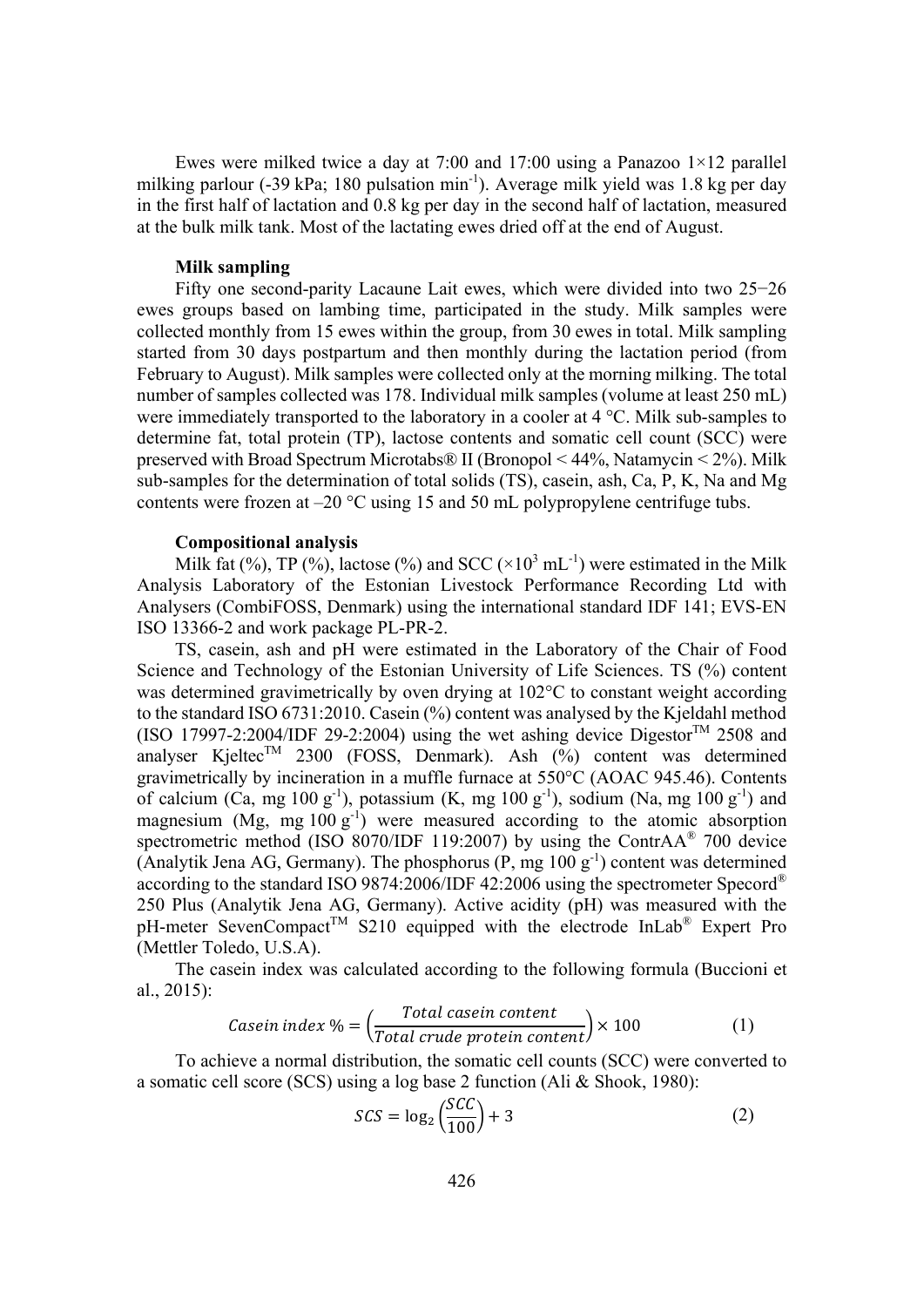### **Statistical analyses**

Statistical analyses were performed with the statistical package R 4.0.3 (R Core Team 2021). Effect of lactation month and random effect of animals to the milk fat, TP, casein, casein index, SCS, lactose, pH, TS, ash and mineral content were studied by Linear Mixed-Effects Model (GLMM). Emmeans and multcomp packages were used to carry out pairwise comparison of the groups. Tukey's multiple comparison post-hoc test was used to determine the groups least square mean differences at the significance level of  $\alpha$  = 0.05. Relationships between variables and their statistical significances were calculated by rcorr function in Hmisc package (Harrell & Dupont, 2021) and reported as Pearson correlation coefficients. Significance probability levels were denoted as: \*  $-P < 0.05$ , \*\*  $-P < 0.01$  and \*\*\*  $-P < 0.001$ . In addition, principal component analysis (PCA) was performed with the procedure fviz pca in factoextra package (Kassambara & Mundt, 2020) using ewe milk composition records (fat, TP, lactose, SCS, TS, pH, ash, casein, Ca, P, K, Na and Mg) as variables and lactation month as factor.

### **RESULTS AND DISCUSSION**

#### **Milk composition**

The ewe milk had higher contents of TS, fat, TP, casein, lactose and ash in comparison with both goat and cow milk (Park et al., 2007; Balthazar et al. 2017). This study showed that milk samples from Lacaune ewes contained on average 18.62% total solids, 7.75% fat, 5.74% total protein and 4.76% lactose (Table 1). Considerably higher contents of total solids (19.34%) and fat (8.10%) for the same breed, and distinctly lower protein (5.22%) and lactose (4.43%) contents have been found from bulk tank milk in a Brazilian study (Fava et al., 2014). Similar total solid content (18.61%) was reported in a study conducted in the Czech Republic on Lacaune ewes (individual samples, *n* = 18) at 127 days of lactation (Kuchtík et al., 2017) and in a mixture of milk (18.7%) from different breeds of sheep (Hanuš et al., 2015). The average casein and ash contents in our study were 4.32% and 0.89%, respectively (Table 1). Similar results have been found for the same breed by Kaminarides & Anifantakis (2004) and Kuchtík et al. (2017) and for the Sarda breed by Bittante et al. (2017). The mean casein index in our study was quite low, 75.35%. Commonly the casein portion of ewe milk amounts to around 80% of the total milk protein (Hejtmánková et al., 2012; Balthazar et al., 2017). The average Ca content (160.26 mg 100  $g^{-1}$ ) of Lacaune milk in this study was significantly lower (Table 1) than in some published results (Kaminarides & Anifantakis, 2004; Panayotov et al., 2018) and somewhat higher than in a Czech Republic study (Kuchtík et al., 2017). The average P content (140.07 mg 100  $g^{-1}$ ) in the current study was higher than the data reported in earlier research (Kuchtík et al., 2017; Panayotov et al., 2018). A similar trend was also found for the K content by Panayotov et al. (2018). The average K content of Lacaune milk in this study (135.21 mg  $100 \text{ g}^{-1}$ ) was higher than in the milk of other ewe breeds (Park et al., 2007; Balthazar et al., 2017). The average Na and Mg contents in this study (46.44 mg 100  $g^{-1}$  and 17.66 mg 100  $g^{-1}$ , respectively) confirm the results from earlier research with the Lacaune (Kaminarides & Anifantakis 2004; Panayotov et al., 2018) and other ewe breeds' milk (Park et al., 2007; Balthazar et al., 2017; Aldalur et al., 2019).

Of the basic components, the fat content varied the most (CV, 19.72%), and the ash content the least over the lactation period (CV, 6.47%) (Table 1). The lactose and the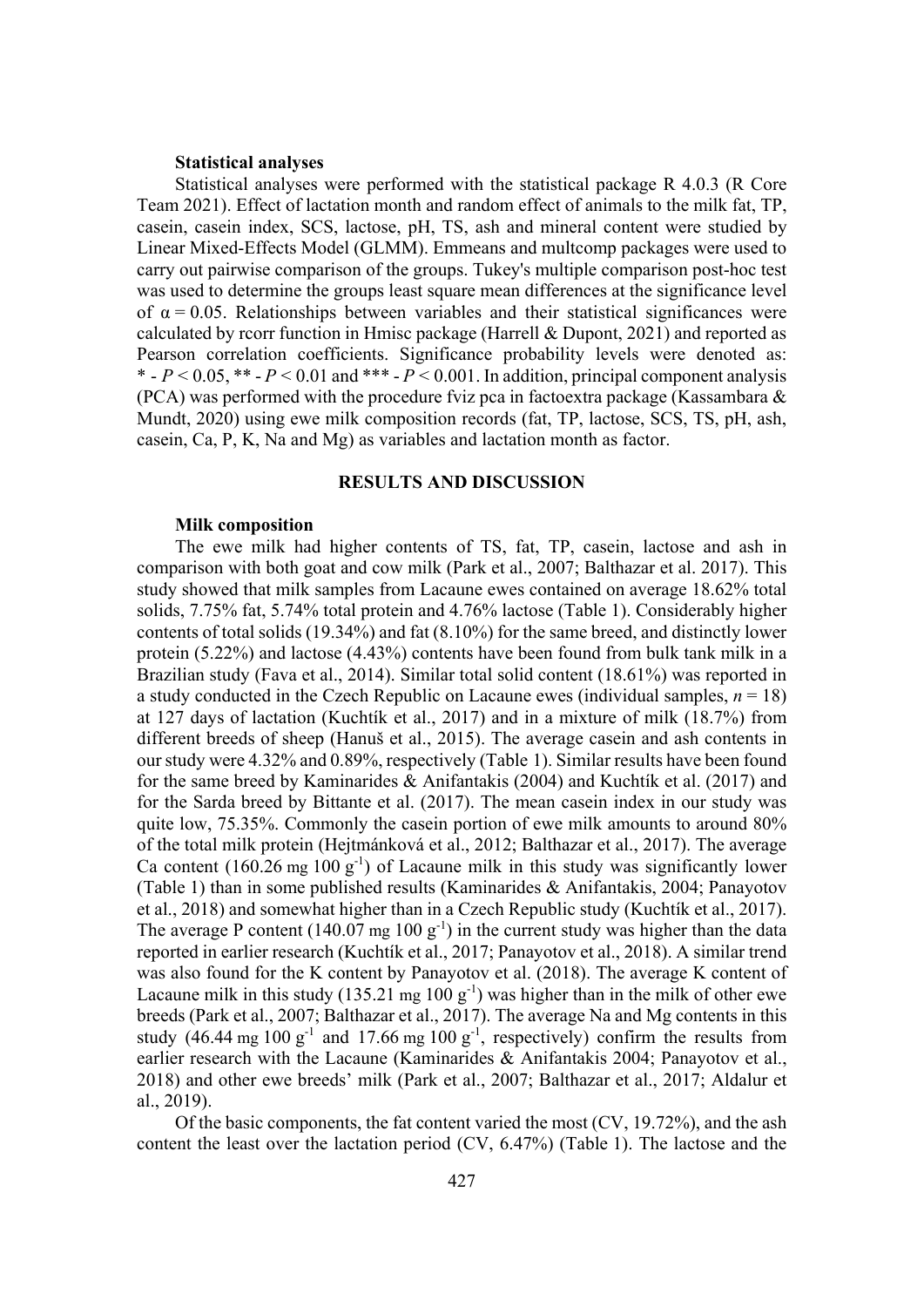casein index (CV, 7.53% and CV, 6.67% respectively) were also less variable. The variation in minerals contents was greater for Na (CV, 29.92%), K (CV, 24.89%) and Mg (CV, 21.23%) contents than for other analysed minerals. Corresponding well to the findings from earlier studies on Lacaune ewes' milk (Kaminarides & Anifantakis, 2004; Kuchtík et al., 2017; Panayotov et al., 2018), the average pH value in the present study was 6.61 and was most stable (CV, 1.72%). SCS had the highest variation (CV, 24.24%). The average number of SCS (12.62) is close to that of a Spanish study (Rovai et al., 2015) and is slightly higher than in some others studies of Lacaune milk (Barillet et al., 2001; Kuchtík et al., 2017). High SCC could refer to udder infection or some content of colostrum in the first month milk sampling. Barillet et al. (2001) and Kuchtík et al. (2017) reported that SCC can be caused by clinical, chronic or subclinical mastitis or could be linked to a reduced milk yield.

| $(CV)$ over the lactation period $(n = 1/8)$ |        |       |         |         |       |
|----------------------------------------------|--------|-------|---------|---------|-------|
| Milk characteristics                         | Mean   | SD.   | Minimum | Maximum | CV(%) |
| Fat $(\%)$                                   | 7.75   | 1.53  | 4.23    | 14.75   | 19.72 |
| TP(%)                                        | 5.74   | 0.86  | 4.18    | 8.65    | 15.00 |
| Casein $(\% )$                               | 4.32   | 0.72  | 2.81    | 6.96    | 16.72 |
| Casein index <sup>1</sup> $(\% )$            | 75.35  | 5.03  | 52.32   | 86.53   | 6.67  |
| <b>SCS</b>                                   | 12.62  | 3.06  | 7.32    | 20.89   | 24.24 |
| Lactose $(\% )$                              | 4.76   | 0.36  | 3.42    | 5.44    | 7.53  |
| pH                                           | 6.61   | 0.11  | 6.34    | 6.98    | 1.72  |
| TS(%)                                        | 18.62  | 2.04  | 14.80   | 27.73   | 10.93 |
| Ash $(\% )$                                  | 0.89   | 0.06  | 0.75    | 1.11    | 6.47  |
| P (mg $100 \text{ g}^{-1}$ )                 | 140.07 | 19.92 | 80.65   | 206.13  | 14.22 |
| Ca (mg $100 \text{ g}^{-1}$ )                | 160.26 | 18.09 | 118.00  | 229.90  | 11.29 |
| K (mg $100 \text{ g}^{-1}$ )                 | 135.21 | 33.65 | 80.50   | 195.90  | 24.89 |

) 46.44 13.89 19.30 78.20 29.92

) 17.66 3.75 8.40 27.30 21.23

**Table 1.** Descriptive statistics of milk chemical composition and the coefficients of variation  $(CV)$  over the lectation period ( $r = 178$ ) (CV) over the lactation period ( $n = 178$ )

<sup>1</sup>Casein index: casein to protein ratio.

Na (mg  $100 g^{-1}$ )

 $Mg$  (mg 100 g<sup>-1</sup>)

In the present study, the strongest and most statistically significant correlation was found between TP and casein  $(r = 0.91; P \le 0.001)$  (Table 2). The TS content had a similar relationship with fat ( $r = 0.846$ ;  $P < 0.001$ ), TP ( $r = 0.846$ ;  $P < 0.001$ ) and casein  $(r = 0.833; P < 0.001)$  contents. Similar results were obtained in a study of Araucana creole ewe´s milk (Inostroza et al., 2020). In our study, the fat content had a strong positive correlation with TP ( $r = 0.766$ ;  $P < 0.001$ ) and casein ( $r = 0.757$ ;  $P < 0.001$ ). Additionally, all correlations between lactose and TS, fat, TP, casein and ash content were negative  $(P < 0.001)$ , which is consistent with another study of Lacaune (Kuchtík et al., 2017) and Araucana creole ewe´s milk (Inostroza et al., 2020).

The pH value correlated positively with SCS ( $r = 0.429$ ;  $P \le 0.001$ ) and negatively with case in and TS  $(r = -0.422; P \le 0.001, r = -0.392; P \le 0.001$  respectively). This can be explained by the health condition of the udder. In case of mastitis, with an increased number of the SCC, changes in the production of milk in the mammary gland occur, e*.g*., a decrease in the casein to TP ratio also causes a fall in the acidity of milk. Similar relationship between the SCC and pH value has been found in ewe milk in Italy (Albenzio et al., 2004) and in Sarda ewes' milk (Paschino et al., 2019).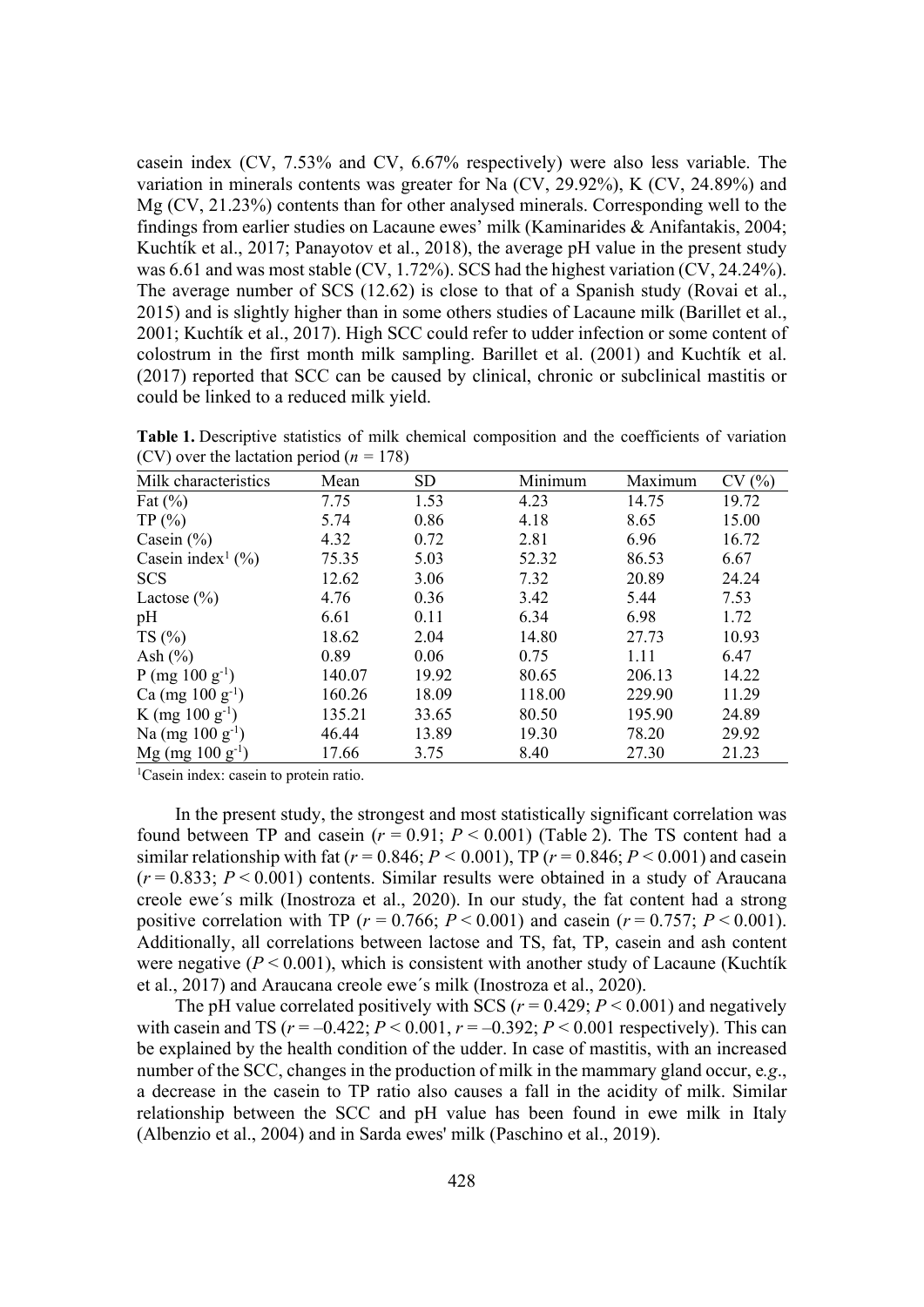|                                                                                                          | ř                                                         |                                                           |                          |                          | <b>THE</b>       |                                  |                         |                                                              |                         |                |              |         |                 |       |
|----------------------------------------------------------------------------------------------------------|-----------------------------------------------------------|-----------------------------------------------------------|--------------------------|--------------------------|------------------|----------------------------------|-------------------------|--------------------------------------------------------------|-------------------------|----------------|--------------|---------|-----------------|-------|
|                                                                                                          | Ξ.                                                        | Ņ.                                                        | $\ddot{\mathbf{3}}$      | 4.                       | S.               | $\circ$                          | 7.                      | $\infty$                                                     | 9.                      |                |              | 12.     | 13.             | 14.   |
| l. Lactation                                                                                             |                                                           |                                                           |                          |                          |                  |                                  |                         |                                                              |                         |                |              |         |                 |       |
| month                                                                                                    |                                                           |                                                           |                          |                          |                  |                                  |                         |                                                              |                         |                |              |         |                 |       |
| $2.$ Fat                                                                                                 | ***<br>8130                                               |                                                           |                          |                          |                  |                                  |                         |                                                              |                         |                |              |         |                 |       |
| 3.TP                                                                                                     | 0.725<br>$***$                                            | 0.766                                                     |                          |                          |                  |                                  |                         |                                                              |                         |                |              |         |                 |       |
| 4. Casein                                                                                                | $\begin{array}{l} * \ * \ * \ * \ * \end{array}$<br>0.672 | 0.757<br>***                                              | $*$<br>$*$<br>0160       |                          |                  |                                  |                         |                                                              |                         |                |              |         |                 |       |
| 5. Casein index 0.042                                                                                    |                                                           | 0.141                                                     | $100.0$                  | $**\atop{*}$<br>$60 + 0$ |                  |                                  |                         |                                                              |                         |                |              |         |                 |       |
| 6. SCS                                                                                                   | -0.054                                                    | -0.055                                                    | $-0.081$                 | $-0.192$<br>X            | $**$<br>$-0.271$ |                                  |                         |                                                              |                         |                |              |         |                 |       |
| 7. Lactose                                                                                               | $***$<br>$-0.643$                                         | $***$<br>-0.592                                           | $***$<br>829.0-          | $**$<br>-0.583           | 690'0            | $***$<br>$-0.332$                |                         |                                                              |                         |                |              |         |                 |       |
| $8.$ pH                                                                                                  | ***<br>$-0.399$                                           | ***<br>$-0.284$                                           | ***<br>$-0.357$          | ***<br>$-0.422$          | $-0.239**0.429$  | $***$                            | $\circ$                 |                                                              |                         |                |              |         |                 |       |
| 9.TS                                                                                                     | 0.527<br>***                                              | 0.846<br>***                                              | 0.846<br>$*$<br>$*$      | 0.833<br>$***$           | 0.13             | $-0.243$<br>$\stackrel{*}{\ast}$ | $* * *$<br>$-0.429$     | $**$<br>$-0.392$                                             |                         |                |              |         |                 |       |
| $10.$ Ash                                                                                                | $\frac{*}{*}$<br>0.224                                    | $\begin{array}{l} * \ * \ * \ * \ * \end{array}$<br>0.359 | 0.456<br>***             | 0.326<br>***             | $-0.207**0.197$  | $\frac{x}{x}$                    | $**$<br>$-0.447$        | X<br>0.151                                                   | 0.267<br>***            |                |              |         |                 |       |
| $11.$ P                                                                                                  | $**$<br>0.255                                             | $**\atop{*}$<br>0.371                                     | 89+0<br>***              | 0.443<br>***             | 0.033            | $0.007\,$                        | $\frac{*}{*}$<br>-0.197 | $\begin{array}{l} * \ * \ * \ * \ * \end{array}$<br>$-0.306$ | 0.440                   | $0.479$<br>*** |              |         |                 |       |
| 12. Ca                                                                                                   | $0.151*$                                                  | $\begin{array}{l} * \ * \ * \ * \ * \end{array}$<br>0.319 | 0.371<br>$**\atop{*}{*}$ | 0.305<br>$***$           | +20.0-           | $-0.151$                         | $-0.033$                | -0.136                                                       | 0.371                   | 0.534<br>***   | 0.537<br>*** |         |                 |       |
| 13. K                                                                                                    | $***$<br>$-0.329$                                         | $-0.08$                                                   | $-0.282$<br>***          | $**$<br>$-0.247$         | 0.023            | $***$<br>0.306                   | 0.032                   | 0.223<br>$\frac{*}{*}$                                       | $\frac{1}{x}$<br>-0.199 | $-0.08$        | -0.013       | $-0.04$ |                 |       |
| $14.$ Na                                                                                                 | $***$<br>0.569                                            | $\frac{*}{*}$<br>0.194                                    | 0.452<br>***             | 0.358<br>$***$           | -0.119           | 0.055                            | $***$<br>$-0.483$       | $-0.133$                                                     | $\frac{*}{*}$<br>0.215  | 0.331          | 0.141        | 0.015   | $-0.677$        |       |
| 15. Mg                                                                                                   | $**\atop{*}$<br>077.0                                     | $0.496$<br>***                                            | 0.690<br>0.690           | $0.621\,$<br>$***$       | 0.003            | -0.009                           | -0.496<br>$**$          | $***$<br>$-0.405$                                            | 0.524<br>***            | 0.345          | 0.330        | 0.197   | $-0.462$<br>*** | 0.637 |
| Significance probability levels are denoted as: * - $P < 0.05$ , ** - $P < 0.01$ and *** - $P < 0.001$ . |                                                           |                                                           |                          |                          |                  |                                  |                         |                                                              |                         |                |              |         |                 |       |
|                                                                                                          |                                                           |                                                           |                          |                          |                  |                                  |                         |                                                              |                         |                |              |         |                 |       |

**Table 2.** Pearson correlation coefficients between milk parameters of Lacaune ewes

429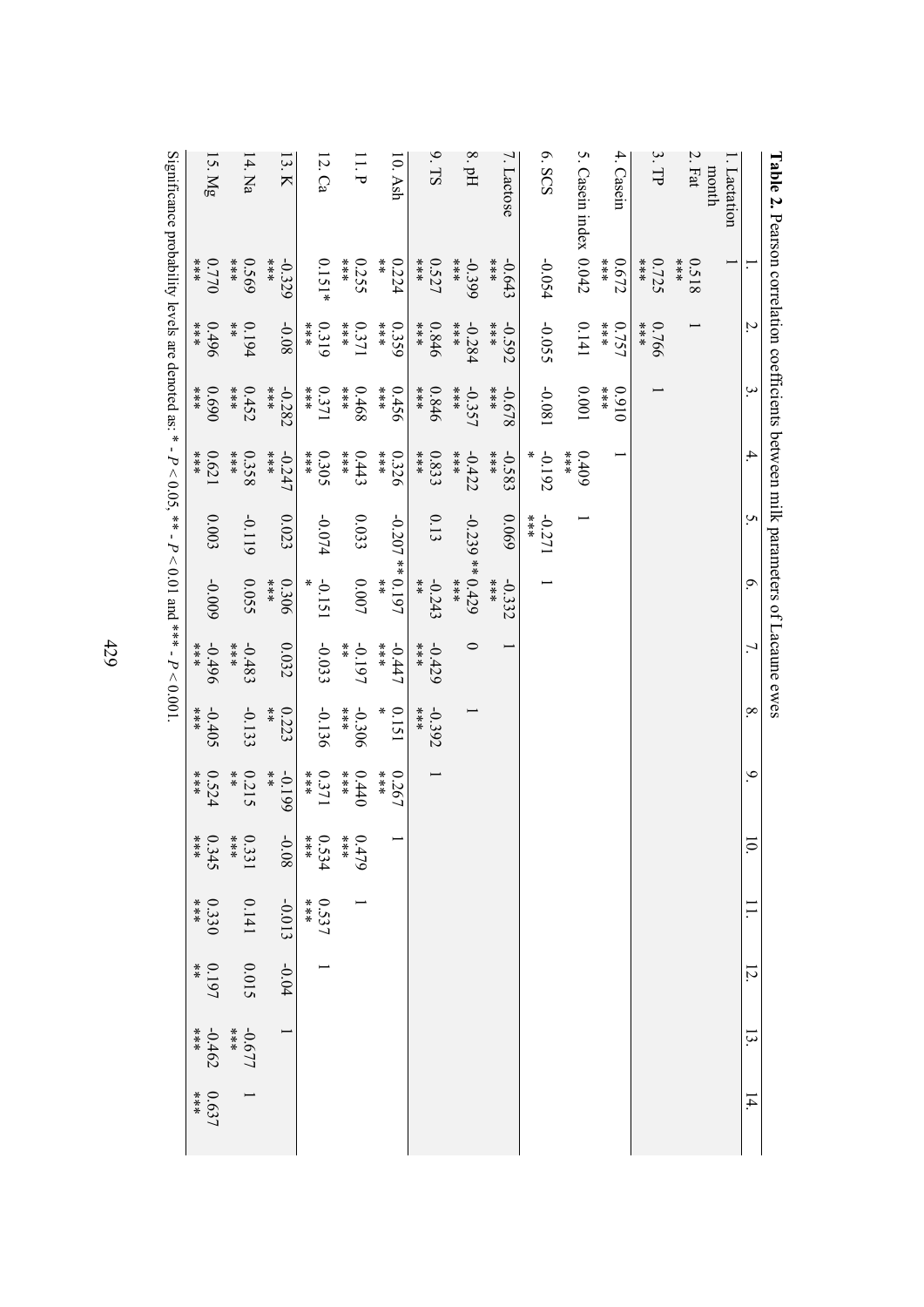Correlations between the mineral content and major composition parameters of the milk were mainly moderate, but statistically significant. Higher contents of TS, fat and casein and lower contents of lactose were associated with higher contents of the analysed minerals except for K, which was lower in this case. The milk samples' major components had the strongest correlations with Mg content (Table 2). The Mg content was positively correlated with TS  $(r = 0.524; P < 0.001)$ , fat  $(r = 0.496; P < 0.001)$ , TP  $(r = 0.690; P < 0.001)$ , casein  $(r = 0.621; P < 0.001)$ , ash  $(r = 0.345; P < 0.001)$ , P ( $r = 0.330$ ;  $P < 0.001$ ) and Na ( $r = 0.637$ ;  $P < 0.001$ ) contents and negatively with lactose ( $r = -0.496$ ;  $P < 0.001$ ), pH value ( $r = -0.405$ ;  $P < 0.001$ ) and K ( $r = -0.462$ ;  $P < 0.001$ ).

#### **Effect of Lactation Stage**

The study confirmed that the stage of lactation has a significant effect on the contents of all of the recorded components of milk, except for SCS, casein index and calcium content (Tables 2 and 3). The contents of TS, fat, TP and casein in milk increased over the lactation  $(r = 0.527; P < 0.001, r = 0.518; P < 0.001, r = 0.725;$  $P \le 0.001$  and  $r = 0.672$ ;  $P \le 0.001$  respectively), which is comparable to reports on different breeds (Othmane et al., 2002) and the Lacaune breed (Kuchtík et al., 2017), but these indicators in this study were higher than those reported for Bovec, Istrian Pramenka and Improved Bovec breeds (Komprej et al., 2012). In contrast to the TS, fat, TP and casein contents, lactose content decreased significantly during lactation in the current research  $(r = -0.643; P \le 0.001)$ . The same finding has been observed in studies in the Czech Republic (Kuchtík et al., 2017) and Greece (Termatzidou et al., 2020). The lactose contents in the milk of healthy animals remained fairly constant, while the decrease in the lactose content is may be attributed to udder health issues (mastitis). This suggestion is supported by the negative correlation found between lactose and SCS  $(r = -0.332)$ ;  $P < 0.001$ ) (Table 2). However, at the sixth month of lactation the lactose content decreased while the SCS increased (Table 3). The month of lactation had a slight  $(r = 0.224)$ , but statistically significant  $(P < 0.01)$  effect on the ash content, which was higher at the end of lactation. Differences in the ash content can be explained by the reduction in the milk yield over the course of lactation. Robles Jimenez et al. (2020) showed that maximum milk yield is achieved on the second month of lactation, after which the yield begins to decrease. However, the variation in the mineral contents of ewe milk depends also on several others factors such as breed, geographical location, diet, stage of lactation, parity, and farming practices (Chia et al., 2017).

The month of lactation had no significant effect on SCS ( $P = 0.471$ ), which is in line with the findings by Kuchtík et al. (2017), where SCS in Lacaune ewe milk insignificantly increased as lactation advanced. On the other hand, Matutinovic et al. (2011) reported a significant increase in SCS during lactation in the milk from an indigenous breed in sub-Mediterranean area. In our study, the mean SCS was lowest in the fifth month of lactation, differing significantly from the first two and the sixth month of lactation ( $P < 0.05$ ).

The pH value of ewe milk decreased  $(P < 0.001)$  consistently during lactation (Table 3). The same result was found by Pavić et al.  $(2002)$  and Sahan et al.  $(2005)$ . It might be explained by an increase in protein content (Pellegrini et al., 1997), and especially with an increase in casein  $(r = -0.422)$  and P  $(r = -0.306)$  content during lactation. Changes in the concentration of salts and proteins, mainly the caseins in the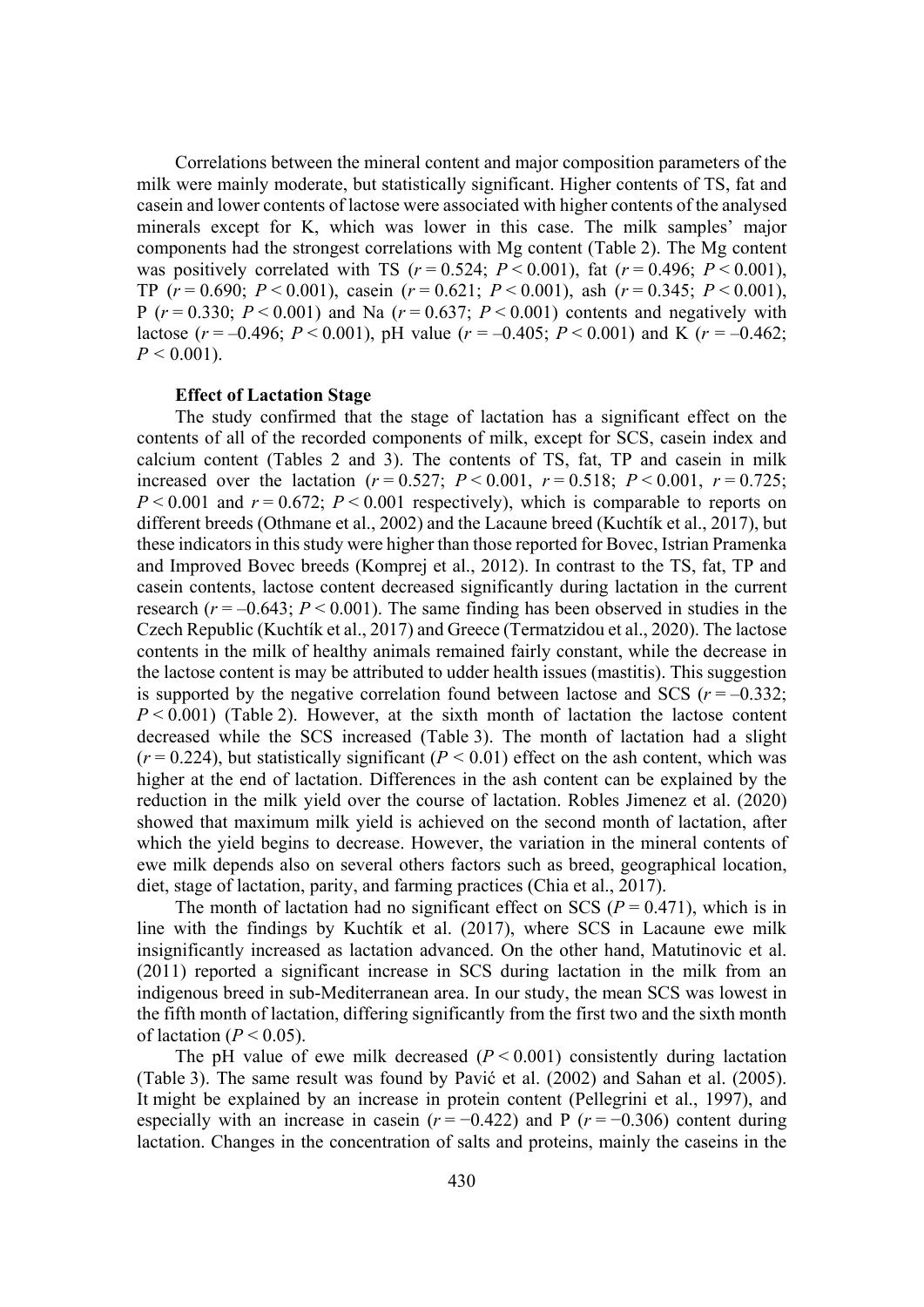milk also affect the acidity level (Merlin Junior et al., 2015). Kuchtík et al. (2017) reported very stable pH values in the milk of Lacaune ewes over the lactation, and the stage of lactation had no significant effect on the pH value.

|                                    |                  |                | Month of lactation |                  |          |                  |                   |
|------------------------------------|------------------|----------------|--------------------|------------------|----------|------------------|-------------------|
|                                    |                  | $\overline{2}$ | 3                  | $\overline{4}$   | 5        | 6                | 7                 |
|                                    | $\boldsymbol{n}$ | 29             | 30                 | 30               | 30       | 30               | 29                |
| Fat $(\% )$                        | Mean             | 7.10ab         | 6.91a              | 7.8 <sub>b</sub> | 7.43ab   | 8.89c            | 9.13c             |
|                                    | $CV\%$           | 14.48          | 17.49              | 14.26            | 13.11    | 20.61            | 15.33             |
| TP(%)                              | Mean             | 4.9a           | 5.19a              | 5.68b            | 5.79b    | 6.4c             | 6.65c             |
|                                    | $CV\%$           | 7.05           | 10.19              | 9.26             | 7.01     | 12.27            | 12.53             |
| Casein $(\% )$                     | Mean             | 3.72a          | 3.86a              | 4.2 <sub>b</sub> | 4.32b    | 4.93c            | 4.97c             |
|                                    | $CV\%$           | 10.86          | 9.83               | 9.89             | 8.38     | 14.48            | 15.45             |
| Casein index <sup>1</sup> (%) Mean |                  | 75.71a         | 74.97a             | 74.11a           | 74.72a   | 77.35a           | 74.87a            |
|                                    | $CV\%$           | 6.92           | 8.75               | 5.41             | 6.95     | 4.51             | 6.83              |
| <b>SCS</b>                         | Mean             | 13.61a         | 13.16a             | 11.96ab          | 11.37b   | 13.07a           | 12.81ab           |
|                                    | $CV\%$           | 13.45          | 18.47              | 31.52            | 29.27    | 26.14            | 21.55             |
| Lactose $(\% )$                    | Mean             | 4.96a          | 4.96a              | 4.91a            | 4.76b    | 4.48c            | 4.36c             |
|                                    | $CV\%$           | 3.54           | 3.92               | 5.55             | 4.17     | 9.09             | 6.42              |
| pH                                 | Mean             | 6.7a           | 6.64 <sub>b</sub>  | 6.62bc           | 6.58cd   | 6.56d            | 6.57cd            |
|                                    | $CV\%$           | 1.37           | 1.19               | 1.80             | 1.30     | 1.84             | 1.80              |
| TS(%)                              | Mean             | 17.32a         | 17.54ab            | 18.84cd          | 18.46bc  | 19.76de          | 20.40e            |
|                                    | $CV\%$           | 6.85           | 7.95               | 6.06             | 6.40     | 13.21            | 11.23             |
| Ash $(\% )$                        | Mean             | 0.87a          | 0.89ab             | 0.9ab            | 0.89ab   | 0.9 <sub>b</sub> | 0.92 <sub>b</sub> |
|                                    | $CV\%$           | 5.80           | 4.85               | 5.46             | 6.02     | 7.49             | 7.89              |
| P (mg $100 \text{ g}^{-1}$ )       | Mean             | 132.87a        | 137.94ab           | 136.31ab         | 141.28ab | 145.14ab         | 148.6b            |
|                                    | $CV\%$           | 22.64          | 13.92              | 10.67            | 9.94     | 12.23            | 11.67             |
| Ca (mg $100 g^{-1}$ )              | Mean             | 156.55a        | 156.79a            | 157.46a          | 164.27a  | 164.13a          | 163.71a           |
|                                    | $CV\%$           | 9.80           | 13.04              | 9.27             | 8.74     | 14.30            | 11.16             |
| K (mg $100 \text{ g}^{-1}$ )       | Mean             | 179.08a        | 149.19b            | 109.74cd         | 102.25c  | 120.62d          | 152.41b           |
|                                    | $CV\%$           | 3.60           | 21.10              | 9.55             | 8.98     | 26.63            | 9.84              |
| Na (mg $100 g^{-1}$ )              | Mean             | 26.15a         | 40.49b             | 52.85cd          | 56.58c   | 51.07cd          | 50.44d            |
|                                    | $CV\%$           | 18.29          | 26.50              | 18.22            | 13.77    | 23.11            | 17.09             |
| $Mg$ (mg 100 g <sup>-1</sup> )     | Mean             | 11.53a         | 16.36b             | 18.14c           | 18.79c   | 20.27d           | 20.89d            |
|                                    | $CV\%$           | 14.29          | 17.35              | 9.04             | 10.46    | 11.21            | 9.73              |

**Table 3.** Least square means and coefficients of variations (CV) of Lacaune ewe milk parameters in different months of lactation

<sup>1</sup>Casein index: casein to protein ratio.

Different superscripts indicate significant differences  $(P < 0.05$ , Sidak multiple comparisons post-hoc test).

Only a weak correlation was found between the month of lactation and the Ca content  $(r = 0.151; P = 0.044)$  (Table 2, 3). A stable level of Ca over the lactation period has also been found by Sevi et al. (2004), but a constantly increasing Ca content in ewe milk over the lactation has been reported in studies of Lacaune ewes by Kuchtík et al. (2017) and by Abilleira et al. (2010) for the Latxa breed's milk. These different results may have been obtained due to different feeds, parity or climate. Kuchtík et al. (2017) reported that increase in the content of Ca and P during lactation were mainly affected by the gradual increase of TP and casein contents, which were also found in our study. The P content increased slightly during lactation; the differences between the first and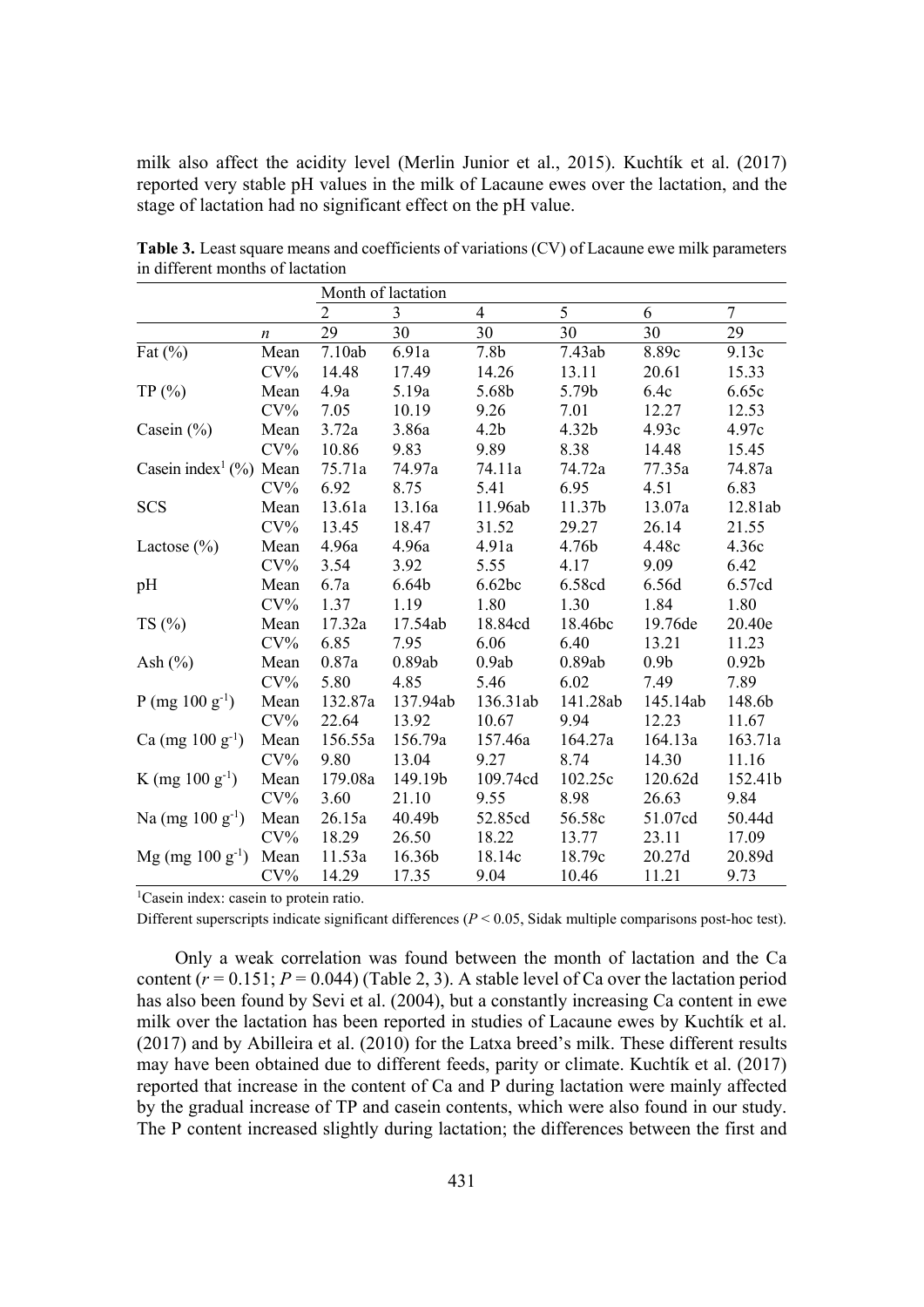last months of lactation were significant  $(P < 0.05$ ; Table 3). This is consistent with the trends reported by Kuchtík et al. (2017) and Panayotov et al. (2018) for the milk of Lacaune and Awassi breed ewes (Sahan et al., 2005). Contrary results have been found in ewe milk of the Dorset breed, where a decrease in P content during lactation was recorded (Wohlt et al., 1981).

A significant  $(P < 0.001)$  positive correlation was found between the lactation month and both Mg and Na contents  $(r = 0.770$  and  $r = 0.569$  respectively) and a negative correlation with K  $(r = -0.329)$ , whilst Sahan et al. (2005) found significant changes only in the Na content and no significant changes in either the K or Mg contents during lactation. The mean Na content of ewe milk was higher in mid-lactation milk (Table 3). As the Na content in the milk increased, there was a decrease in the K content. A similar trend was observed elsewhere (Wohlt et al., 1981; Sahan et al., 2005). The highest average Na content and the lowest average K content were found in the fifth months of lactation.

A PCA assessment was carried out for all of the evaluated lactation months and 13 variables, which qualify milk composition. Individual traits showed high variability in the composition of milk according to the month of lactation. However, when individual components were averaged and visualized in a bi-plot (Fig. 1), lactation months can be differentiated according to the concentration of milk components.



**Figure 1.** Bi-plot of principal component analysis with month of lactation  $(2<sup>nd</sup>-7<sup>th</sup>)$  and milk components in Lacaune ewes (TP – total protein; TS – total solids; SCS – somatic cell score; Dim 1 and 2 – principal components).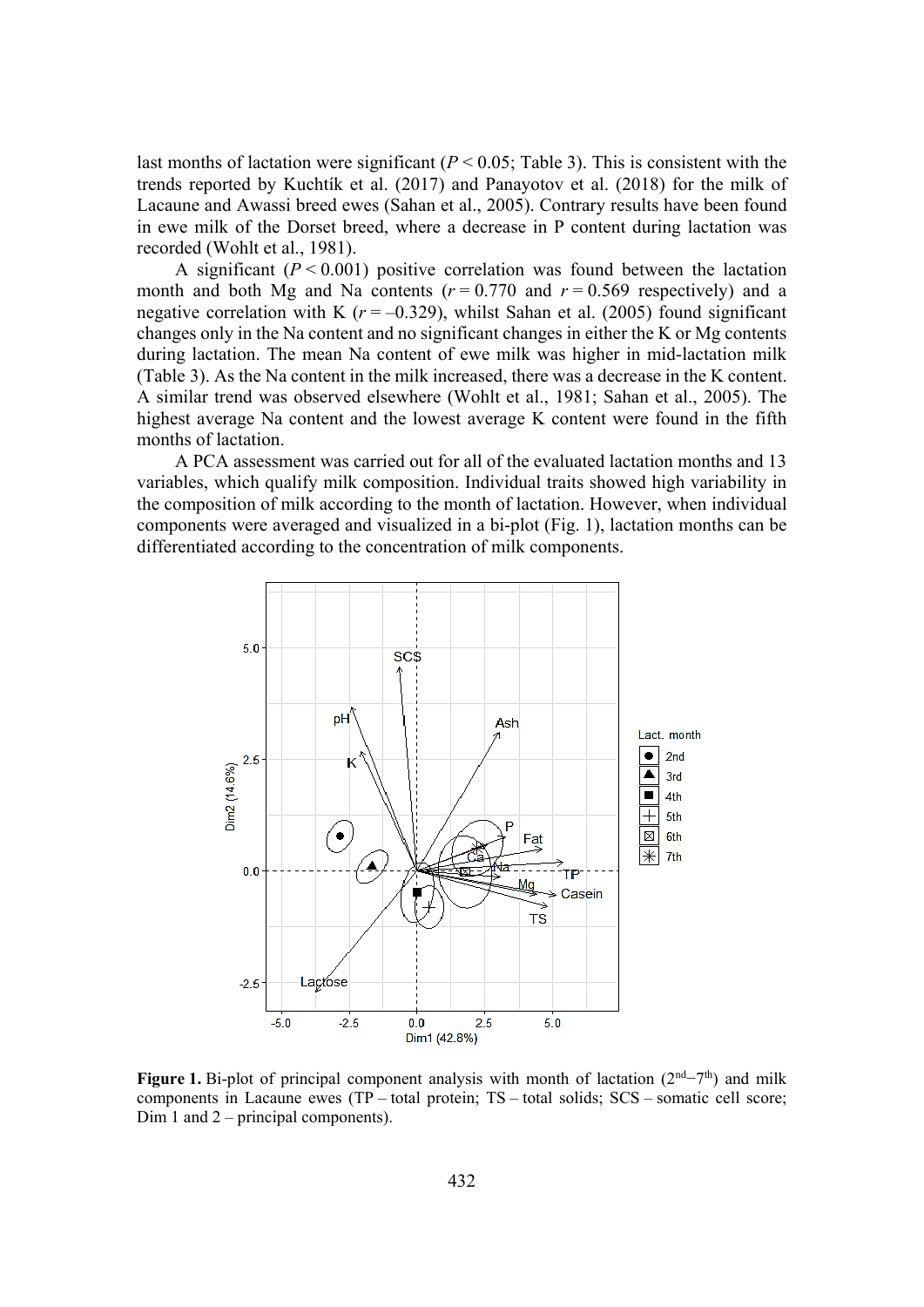As the result of the PCA, six evaluated lactation months showed that 42.8% of the total variability was attributed to the first principal component (PC). The variables related to the mineral content of the milk (except K) as well as fat, casein and TP all contribute to PC1 with higher values. The PC2 aggregated 14.6% of the total variance and was related to SCS and also to pH and K. Together these two PC-s can explain over half (57.4%) of the variance.

From the location of the lactation months in Fig. 1, it can be concluded that some lactation months differ from the others, especially the second and third ones. The bi-plot reveals that the fat, casein, TP and mineral content of the milk (except K) increases throughout the lactation months. This can be explained by the changes in the milk yield within the lactation period. The milk yield was not recorded currently, but numerous studies have shown that the lactation curve of ewes is highest at the beginning of lactation, and then starts to decrease steadily (Ruiz et al., 2000; Oravcová et al., 2006; Komprej et al., 2012; Elvira et al., 2013; Inostroza et al., 2020; Robles Jimenez et al. 2020). However, according to the PC2, higher milk pH value, SCS and K were registered on the second month of lactation. In the comparison of the lactation months, the PCA showed that milk composition is quite similar on the fourth and fifth lactation months and as well as on the sixth and seventh months.

## **CONCLUSIONS**

Lacaune ewes' milk in Estonia contained high levels of total solids, including fat, protein, casein and minerals (ash). The most variable milk traits were Na, K, SCS, Mg and fat contents and the least variable were pH value, ash and lactose contents and the casein index. The lactation stage significantly affected almost all of the measured milk traits, except for the casein index, SCS and Ca content. TS, fat, TP, casein, ash, P, and Mg contents increased, while the lactose content, and pH values decreased with advancing lactation. The mean values for K were higher and for Na lower at the beginning and at the end of lactation. Principal component analysis showed that there were small differences in the milk compositional characteristics between the fourth and fifth and between the sixth and seventh months of lactation.

Higher TS content, including the casein content, requires a higher yield of the cheese and an improvement in the structural properties of the fermented beverages in the second half of the lactation period. However, the content of Ca and P, which affects the coagulation properties of milk, remained stable or increased slightly within the lactation months. Therefore, an analysis of the coagulation properties of ewe milk during lactation would be necessary. Our results suggest that it would be possible to differentiate milk according to the lactation stage to harvest milk with key-traits for certain products.

ACKNOWLEDGEMENTS. The authors thank Viinamärdi sheep farm and its owners for supporting our sampling and recording activities.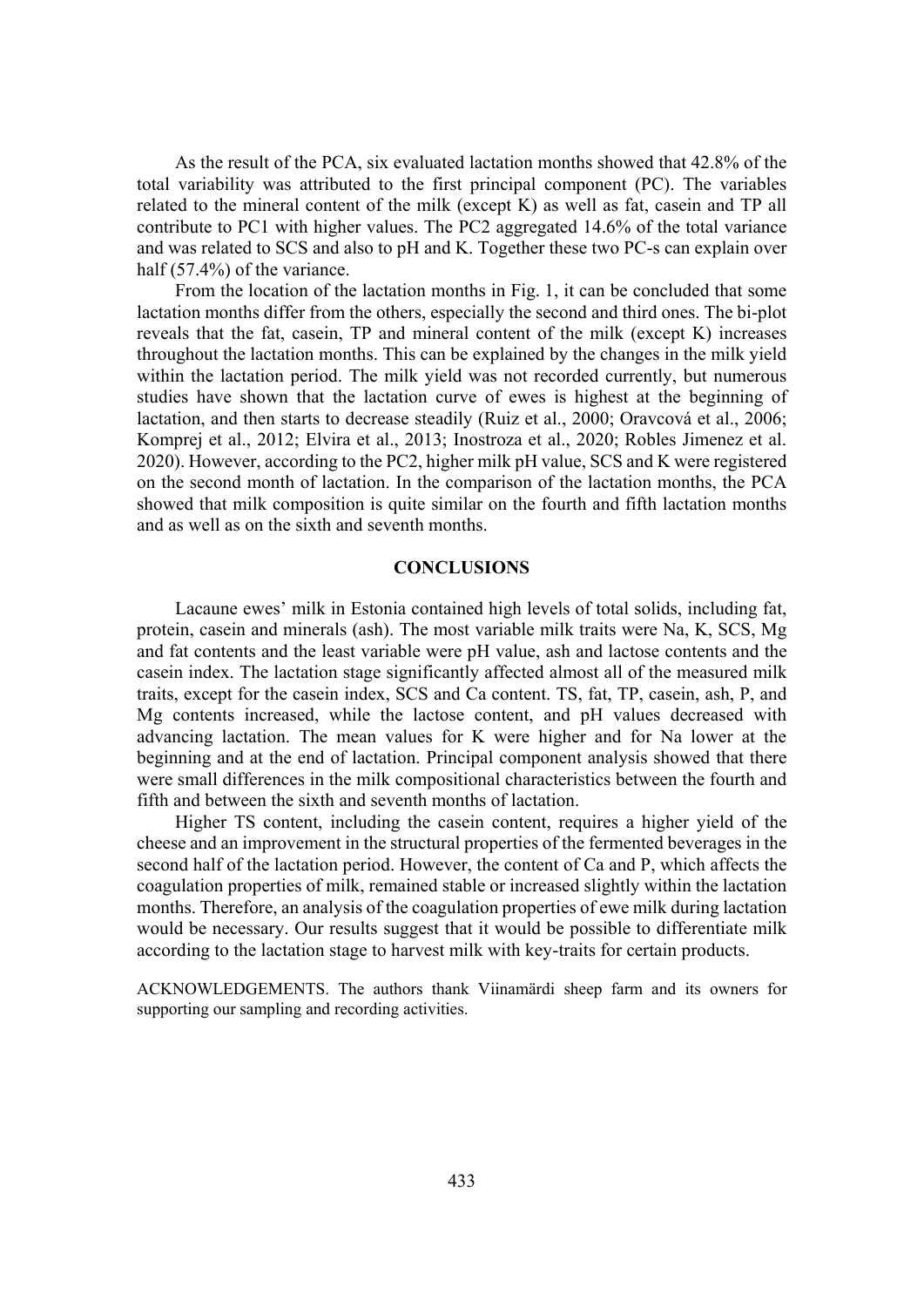## **REFERENCES**

- Abilleira, E., Virto, M., Najera, A.I., Salmeron, J., Albisu, M., Perez-Elortondo, F.J., Ruiz de Gordoa, J.C., de Renobales, M. & Barron, J.R. 2010. Effects of seasonal changes in feeding management under part-time grazing on the evolution of the composition and coagulation properties of raw milk from ewes. *Journal of Dairy Science* 93, 3902–3909.
- Albenzio, M., Caroprese, M., Santillo, A., Marino, R., Taibi, L. & Sevi, A. 2004. Effects of Somatic Cell Count and Stage of Lactation on the Plasmin Activity and Cheese-Making Properties of Ewe Milk. *J. Dairy Sci*. 87, 533–542.
- Aldalur, A., Bustamante, M.A. & Barron, L.J.R. 2019. Effects of technological settings on yield, curd, whey, and cheese composition during the cheese-making process from raw sheep milk in small rural dairies: Emphasis on cutting and cooking conditions. *J. Dairy Sci.* 102, 7813–7825.
- Ali, A.K.A. & Shook, G.E. 1980. An optimum transformation for somatic cell concentration in milk. *J. Dairy Sci.* **63**, 487-490.
- Balthazar, C.F., Pimentel, T.C., Ferrao, L.L., Almada, C.N., Santillo, A., Albenzio, M., Mollakhalili, N., Mortazavian, A.M., Nascimento, J.S., Silva, M.C., Freitas, M.Q., Sant´Ana, A.S., Granato, D. & Cruz, A.G. 2017. Sheep Milk: Physicochemical Characteristics and Relevance for Functional Food Development. *Comprehensive Reviews in Food Science and Food Safety* 16, 247–262.
- Barillet, F., Rupp, R., Mignon-Grasteau, S., Astruc, J. & Jacquin, M. 2001. Genetic analysis for mastitis resistance and milk somatic cell score in French Lacaune dairy sheep. *Genet. Sel. (YRO* **33**, 397–415.
- Barłowska, J., Szwajkowska, M., Litwi'nczuk, Z. & Krol, J. 2011. Nutritional Value and Technological Suitability of Milk from Various Animal Species Used for Dairy Production. *Comprehensive Reviews in Food Science and Food Safety* 10, 291–302. doi: 10.1111/j.1541-4337.2011.00163.x
- Bittante, G., Cipolat-Gotet, C., Pazzola, M., Dettori, M.L., Vacca, G.M. & Cecchinato, A. 2017. Genetic analysis of coagulation properties, curd firming modeling, milk yield, composition, and acidity in Sarda dairy sheep. *J. Dairy Sci.* **100**, 385–394. doi: 10.3168/jds.2016-11212
- Buccioni, A., Pauselli, M., Viti, C., Minieri, S., Pallara, G., Roscini, V., Rapaccini, S., Trabalza Marinucci, M., Lupi, P., Conte, G. & Mele, M. 2015. Milk fatty acid composition, rumen microbial population, and animal performances in response to diets rich in linoleic acid supplemented with chestnut or quebracho tannins in dairy ewes. *J. Dairy Sci.* **98**, 1145–56. doi: 10.3168/jds.2014-8651
- Chia, J., Burrov, K., Carne, A., McConnell, M., Samuelsson, L., Day, L., Young, W. & Bekhit, A.E.A. 2017. Minerals in Sheep Milk. *Nutrients in Dairy and their Implications on Health and Disease* 345-362. doi: 10.1016/B978-0-12-809762-5.00027-9
- Elvira, L., Hernandez, F., Cuesta, P., Cano, S., Gonzalez-Martin, J.-V. & Astiz, S. 2013. Accurate mathematical models to describe the lactation curve of Lacaune dairy sheep under intensive management. *Animal* **7**(6), 1044–1052. doi: 10.1017/S175173111200239X
- Fava, L.W., Külkamp-Guerreiro, I.C. & Pinto, A.T. 2014. Evaluation of physico-chemical characteristics of fresh, refrigerated and frozen Lacaune ewes' milk. *Arg. Bras. Med. Vet.* Zootec. **66**(6), 1924–1930.
- Giambra, I.J., Brandt, H. & Erhardt, G. 2014. Milk protein variants are highly associated with milk performance traits in East Friesian Dairy and Lacaune sheep. *Small Ruminant Research* **121**, 382–394. doi.org/10.1016/j.smallrumres.2014.09.001
- Hanuš, O., Tomáška, M., Hofericová, M., Vyletělova-Klimešová, M., Klapáčová, L., Jedelská, R. & Kološta, M. 2015. Relationship between freezing point and raw ewes' milk components as a possible tool for estimation of milk adulteration with added water. *Journal of Food and Nutrition Research* 54, 281–288.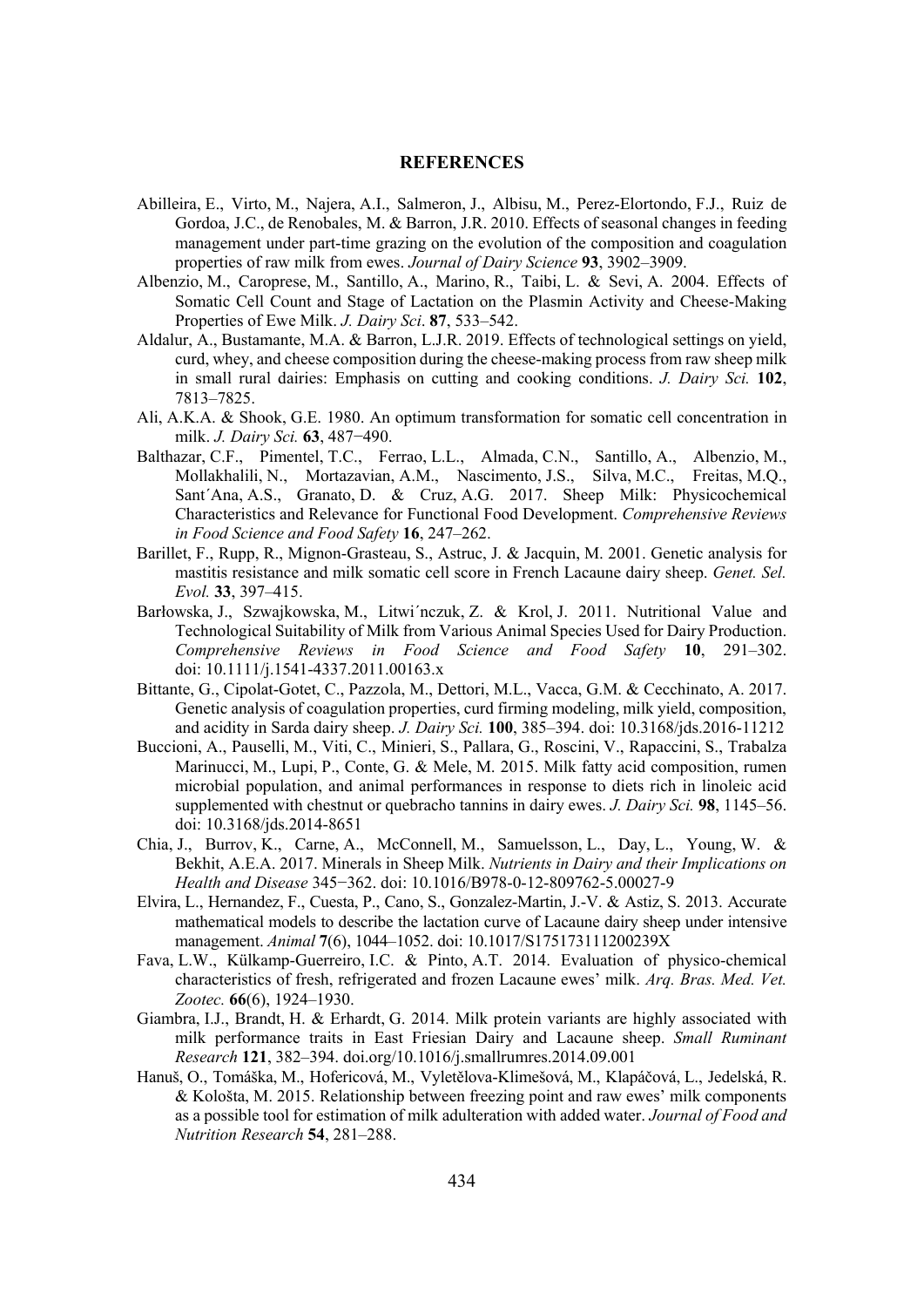- Harrell, F.E.Jr. & Dupont, C. 2021. Hmisc: Harrell Miscellaneous 4.6–0. https://hbiostat.org/R/Hmisc/ (accessed on 28.04.2021).
- Hejtmánková, A., Pivec, V., Trnková, E. & Dragounová, H. 2012. Differences in the composition of total and whey proteins in goat and ewe milk and their changes throughout the lactation period. *Czech J. Anim. Sci.* 57(7), 323–331.
- Inostroza, K., Bravo, S., Larama, G., Saenz, C. & Sepúlveda, N. 2020. Variation in Milk Composition and Fatty Acid Profile during the Lactation of Araucana Creole Ewes in a Pasture-Based System. *Animals* **10**, 92. doi: 10.3390/ani10010092
- Kaminarides, S. & Anifantakis, E. 2004. Characteristics of set type yoghurt made from caprine or ovine milk and mixtures of the two. *International Journal of Food Science and Technology* **39**, 319–324.
- Kassambara, A. & Mundt, F. 2020. factoextra: Extract and Visualize the Results of Multivariate Data Analyses 1.0.7. http://www.sthda.com/english/rpkgs/factoextra (accessed on 28.04.2021).
- Komprej, A., Gorjanc, G., Kompan, D. & Kovač, M. 2012. Lactation curves for milk yield, fat, and protein content in Slovenian dairy sheep. *Czech J. Anim. Sci.* 57(5), 231–239.
- Kuchtík, J., Konečná, L., Sýkora, V., Šustová, K., Fajman, M. & Kos, I. 2017. Changes of physico-chemical characteristics, somatic cell count and curd quality during lactation and their relationships in Lacaune ewes. *Mliekarstvo* 67(2), 138–145. doi: 10.15567/mljekarstvo.2017.0206
- Matutinovic, S., Kalit, S., Salajpal, K. & Vrdoljak, J. 2011. Effects of flock, year and season on the quality of milk from an indigenous breed in the sub-Mediterranean area. *Small Ruminant Research* **100**, 159–163. doi: 10.1016/j.smallrumres.2011.06.009
- Merlin Junior, I.A., Sifuentes dos Santos, J., Grecco Costa, L., Grecco Costa, R., Ludovico, A., Cristine de Almeida Rego, F. & Walter de Santana, E.H. 2015. Sheep milk: physicalchemical characteristics and microbiological quality. *ARCHIVOS LATINOAMERICANOS DE NUTRICIÓN* **65**(3), 193–198.
- Milani, F.X. & Wendorff, W.L. 2011. Goat and sheep milk products in the United States (USA). *6PDOO5XPLQDQW5HVHDUFK* **101**, 134–139. doi: 10.1016/j.smallrumres.2011.09.033
- Moatsou, G., Samolada, M., Katsabeki, A. & Anifantakis, E. 2004. Casein fraction of ovine milk from indigenous Greek breeds. *Lait* 84, 285–296. doi: 10.1051/lait:2004006
- Oravcová, M., Margetín, M., Peškovičová, D., Daňo, J., Milerski, M., Hetényi, L. & Polák, P. 2006. Factors affecting milk yield and ewe's lactation curves estimated with test-day models. *Czech Journal of Animal Science* 51, 483-490. doi: 10.17221/3968-CJAS
- Othmane, M.H., Carriedo, J.A., De La Fuente, L.F. & Primitivo, F.S. 2002. Factors affecting testday milk composition in dairy ewes, and relationships amongst various milk components. *Journal of Dairy Research* 69, 53-62. doi: 10.1017/S0022029901005234
- Panayotov, D., Naydenova, N., Mihaylova, G. & Iliev, T. 2018. Physico-chemical and technological characteristics of Lacaune ewe's milk. *Bulgarian Journal of Agricultural Science* **24**(1), 101–108.
- Park, Y.W., Juarez, M., Ramos, M. & Haenlein, G.F.W. 2007. Physico-chemical characteristics of goat and sheep milk. *Small Ruminant Research* 68, 88–113.
- Paschino, P., Vacca, G.M, Dettori, M.L. & Pazzola, M. 2019. An approach for the estimation of somatic cells' effect in Sarda sheep milk based on the analysis of milk traits and coagulation properties. *Small Ruminant Research* 171, 77–81.
- Pavić, V., Antunac, N., Mioč, B., Ivanković, A. & Havranek, J.L. 2002. Influence of stage of lactation on the chemical composition and physical properties of sheep milk. *Czech J. Anim. 6FL***47**(2), 80–84.